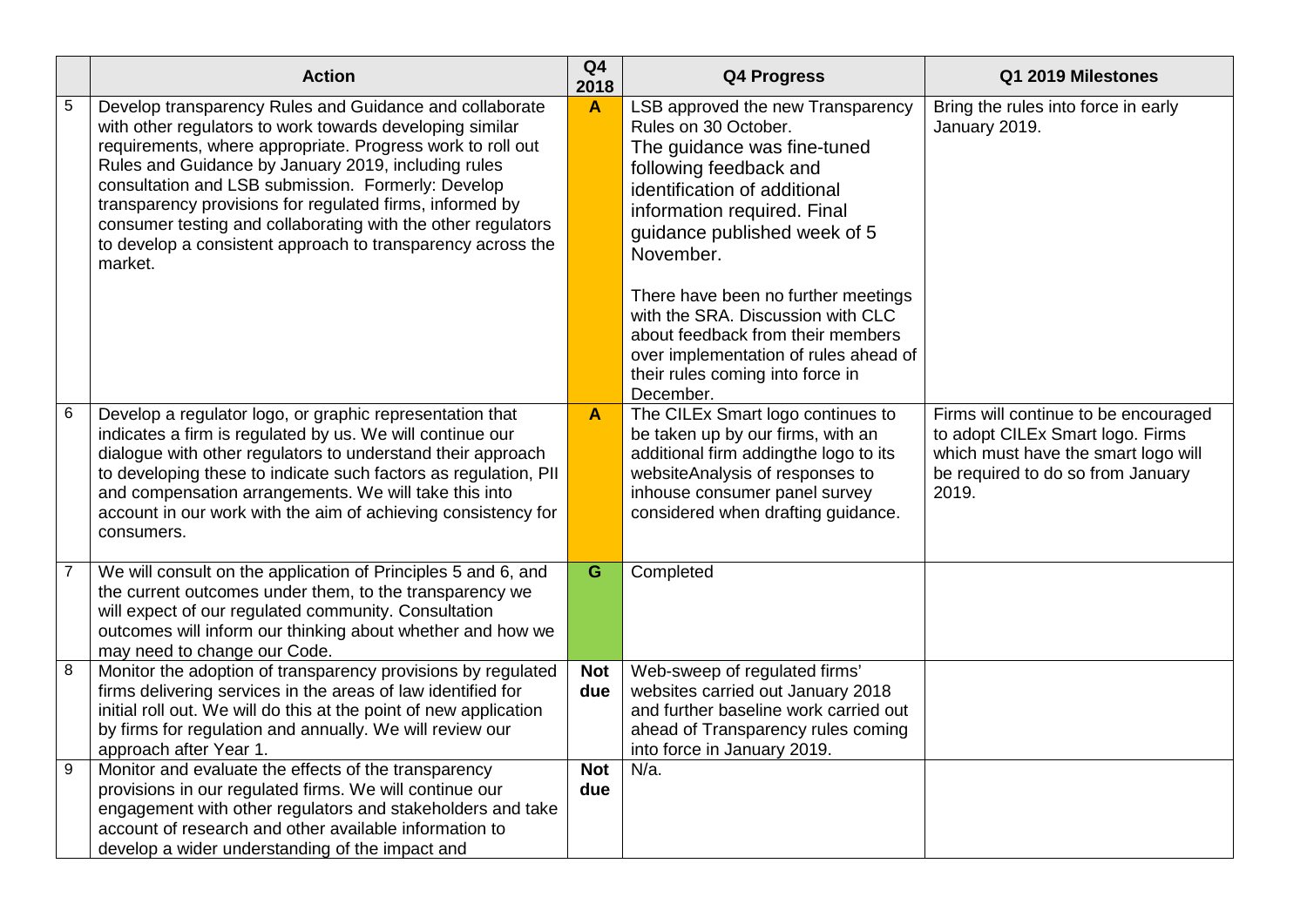## <span id="page-2-0"></span>APPENDIX 5

|    | <b>Action</b>                                                                                                                                                                                                                                                                                                                              | Q <sub>4</sub><br>2018 | <b>Q4 Progress</b>                                                                                                  | Q1 2019 Milestones                                                                                              |
|----|--------------------------------------------------------------------------------------------------------------------------------------------------------------------------------------------------------------------------------------------------------------------------------------------------------------------------------------------|------------------------|---------------------------------------------------------------------------------------------------------------------|-----------------------------------------------------------------------------------------------------------------|
|    | consequences of the transparency provisions. We will<br>evaluate this information when considering how, when and<br>the potential impact of rolling out the transparency provisions<br>in relation to additional areas of law. We will use this<br>information to consider necessary amendments to our<br>guidance to our regulated firms. |                        |                                                                                                                     |                                                                                                                 |
| 10 | Work with other regulators - have opened dialogue with the<br>SRA to understand their proposals. This will inform our<br>approach to raising awareness amongst our regulated<br>community working in SRA regulated firms.                                                                                                                  | G                      | See 5 above.                                                                                                        |                                                                                                                 |
| 11 | Raise awareness of consultations and transparency<br>guidance in our Communications Plan - engage with CILEx,<br>to achieve this, ideally through use of their member<br>communication channels (including their branch network,<br>social media outlets, CILEx Journal and special interest<br>groups).                                   | G                      | Informed CILEx of approval by LSB<br>of Transparency Rules.                                                         |                                                                                                                 |
| 12 | Our transparency guidance will include:<br>how to encourage and increase client feedback; and<br>how to interact/engage with online reviews.<br>Aim to engage with on-line review site providers to develop<br>our guidance. Our Communications Plan will raise<br>awareness of these elements in our guidance.                            | G                      | Final guidance addresses these<br>elements with link to CRL website<br>information on reviews already<br>published. |                                                                                                                 |
| 13 | We will continue to play an active editorial role in the Legal<br>Choices website.                                                                                                                                                                                                                                                         | G                      | Attended Steering Group meeting 17<br>September and Governance meeting<br>25 September.                             | Participate in Steering Group in<br>November, December and March and<br>Governance Board meeting in<br>January. |
| 14 | Consult on publishing enforcement information. This may<br>require changes to our Publication Policy.                                                                                                                                                                                                                                      | $\blacktriangle$       | Responses summarised and<br>analysed.                                                                               |                                                                                                                 |
| 15 | Monitor developments in the sector (provision of data for<br>comparison sites) and keep this under review. <sup>1</sup>                                                                                                                                                                                                                    | n/a                    | $N/a$ in Q1.                                                                                                        | $N/a$ in Q2.                                                                                                    |
| 16 | We will work with other regulators to develop collection of<br>consistent data across the sector.                                                                                                                                                                                                                                          | A                      | In abeyance.                                                                                                        |                                                                                                                 |
| 17 | We will continue to work with the other regulators to explore<br>the development of a single digital register.                                                                                                                                                                                                                             | $\blacktriangle$       | In abeyance.                                                                                                        |                                                                                                                 |